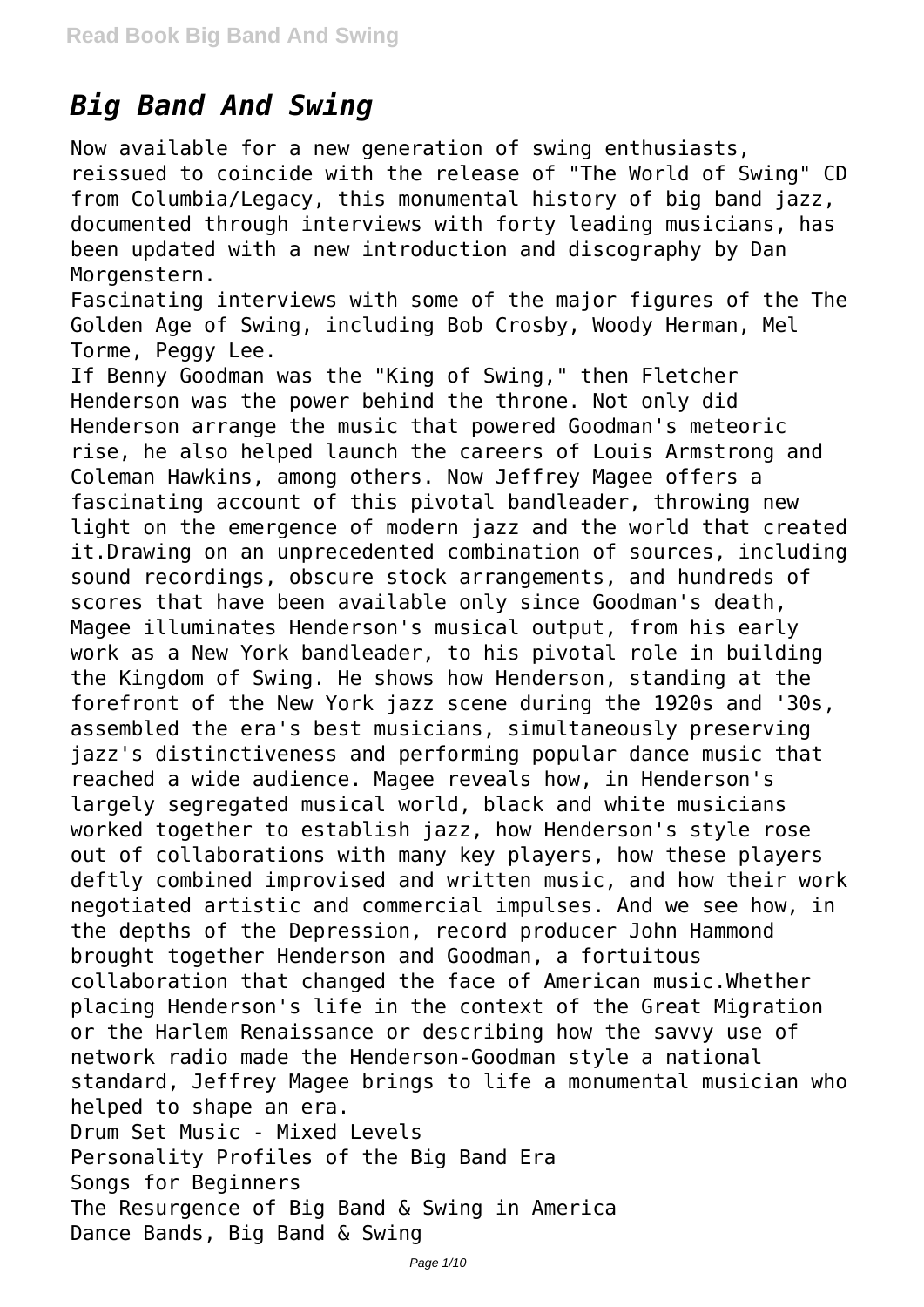Biographies of Big Swing Band Arrangers and Sidemen Jazz Band Rhythm Guitar

Duke Ellington Orchestra, Count Basie Orchestra, Mardi Gras. Bb, Charles Mingus and Friends in Concert, the George Gruntz Concert Jazz Band,

The Big Band Era of 1935 to 1946 was the only time in America's history when jazz was the most popular form of music. Fifteen piece swinging dance bands swept the country in popularity. The music they played became an important part of America's culturalhistory and created a level of morale that helped pull us through the Great Depression and World War II. When Swing Was the Thing presents both an excellent introduction to the Era and new information for those already familiar with it, providing detailed profiles of the Era's bandleaders, musicians, vocalists, arrangers, and contributors, many based on personal interviews. This book fully captures the nostalgic flavor of the Big Band Era through 114 vintage photographs and the story of the lives of the people who made it happen.--Publisher's information.

Featuring never-before-published photographs and brand new stories culled from Armstrong's personal archives, Heart Full of Rhythm: The Big Band Years of Louis Armstrong tells the story of how the man called "Pops" became the first "King of Pop." It's History, The Bands, It's Legacy In this book the author gives the complete history of Swing music and Big Bands from it's beginning to it' splace in the world today. It tells where it began. When it began. How it spread and grew to become America's number one popular music in the  $1930$  s and  $40$  s. The names and dates of the originators, the players, the bands, the composers, the arrangers, the side men, the hit songs, they are all here. It tells the story of Swing music's role in radio, and the history of disc jockeys. It tells how Swing music helped the recording industry and how records helped the success of name bands. The book also explains Swing's affect on the nation during it's years of popularity. It tells how during the time of segregation, the youth of America cared little about the color of Swing bands and their musicians. It tells how during the great depression, the youth of that period became crazed with Swing similar to how Rock and Roll swept the youth during the 1960  $\,$  s. It tells how those same young people, who would later be called the Greatest Generation, spread the music around the world while fighting WWII. It tells how and when Swing broke the color barrier in music despite living in a nation of segregation. Swing and Swing bands were instrumental in proving segregation had no place in popular music long before the laws of social justice came into being. The reader who loves music and/or history will find this book informative as well as entertaining. Enjoy.

Explores the cultural meaning of swing music to the people of the United States as they struggled through the Depression and World War II.

B Flat Trumpet, Jazz Ensemble Play-Along

Big Bands & Ballrooms 1912-2011

the giants of the swing big band era ; when swing dance was a worldwide craze

Big Bands and Great Ballrooms

An Oral History of Western Swing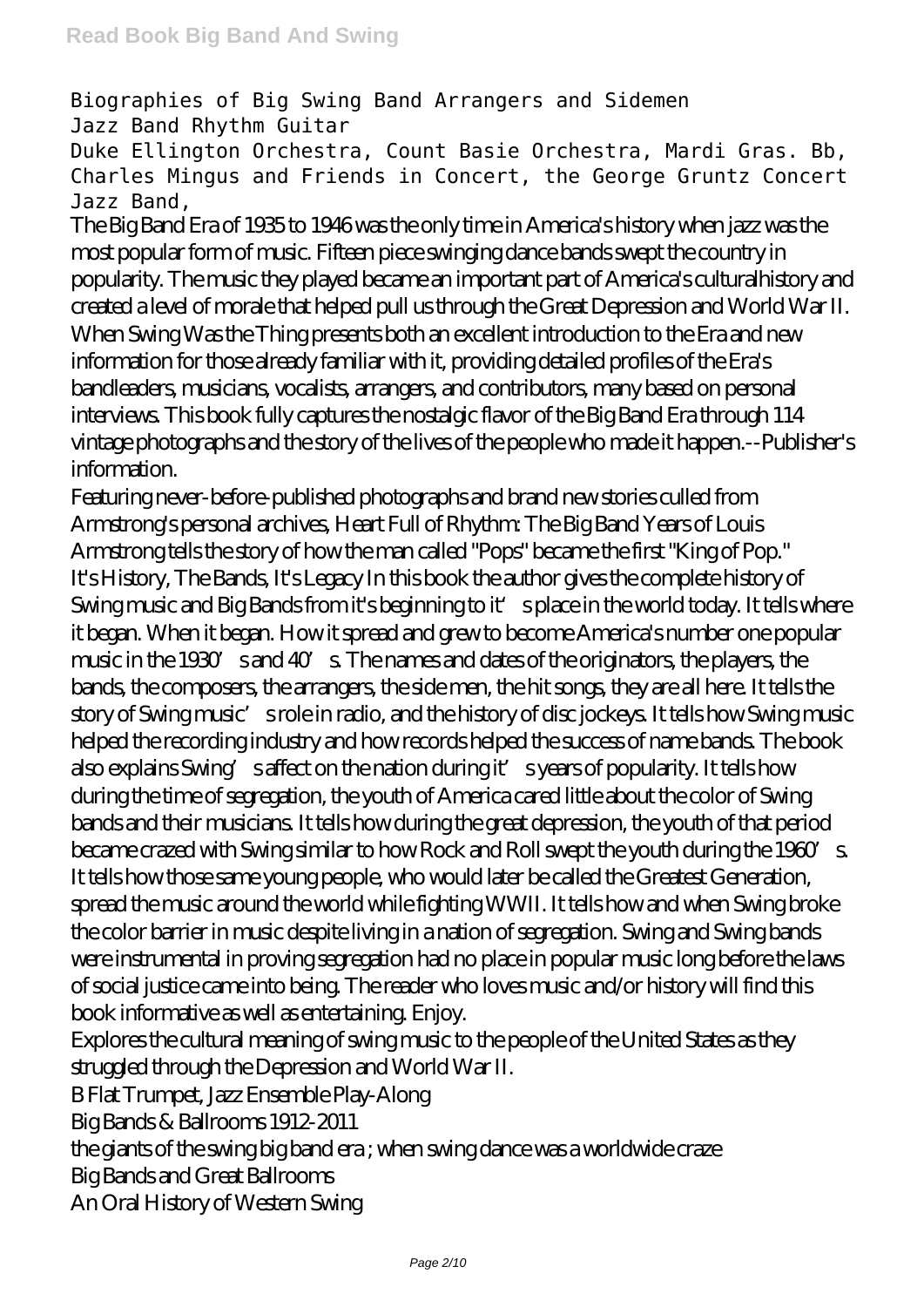## World Of Swing

*In this third book of Bonnie Darlene's Plimoth series, twenty-eight-year-old Justin Blake asks himself, Could life be any better? After marrying and becoming a high school history teacher in a small Vermont town, he is no longer haunted by the past but is content and blissfully happy with his wife and children. His once all-consuming preoccupation with his Plimoth odyssey has now faded into a distant memory. He sometimes finds himself questioning if it ever really happened. Justin's charmed and blessed life is made complete with the satisfaction that he is making a difference in the lives of his students. In one chance moment, Justin's fairy tale existence is shattered. His life and reality once more are turned upside down. The what-ifs incessantly plague his mind and spirit. Losing all faith in himself and everything he once held to be true, he begins to descend into a dark, spiraling void. Convinced there is only one way to hold on to his sanity, Justin flees from the present and retreats into the past. Will he ever find his way back?*

*(Guitar). This book/CD pack for teaching jazz rhythm guitar in swing & big band styles includes: sample songs, patterns, progressions and exercises; essential chord voicings, inversions and substitutions; info on time and groove, reading charts, chord reduction and expansion; a chord reference library; and over 50 full-demo samples on the accompanying CD.*

*In this book you will find an astounding 400 biographies that highlight the history and personnel of the great bands. It is organized into four sections: "The Big Bands--Then" (the scene, the leaders, the public, the musicians, vocalists, arrangers and businessmen, recordings, radio, movies and the press); "Inside the Big Bands" (profiles of 72 top bands); "Inside More of the Big Bands" (hundreds of additional profiles arranged by categories ("The Arranging Leaders," "The Horn-playing Leaders," etc.); and "The Big Bands Now." The Big Bands is one of the best books on the subject. It is both readable and an invaluable reference source for the study of jazz standards since many were written by big band leaders or musicians or were popularized through their performances and recordings. The index is comprehensive with names but lists no songs. George T. Simon was one of the original organizers and members of the Glenn Miller Orchestra for which he played the drums. He was also one of the first writers for Metronome Magazine where he remained from 1935 until 1955.*

*Drawing on memoirs, oral histories, newspapers, magazines, recordings, photographs, literature, and films, Stowe looks at New Deal America through its music and shows us how the contradictions and tensions within swing--over race, politics, its own cultural status, the role of women--mirrored those played out in the larger society.*

*Eb Alto Saxophone, Jazz Ensemble Play-Along*

*The Swing Book*

*Big Band Jazz Arranging in the Swing Era*

*Buyers-sellers Reference Book and Price Guide for 78 Rpm Records*

*America's Music Makers*

*The Swing Era*

## *The British Big Bands*

*Behind the iconic jazz orchestras, vocalists, and stage productions of the Swing Era lay the talents of popular music's unsung heroes: the arrangers. John Wriggle takes you behind the scenes of New York City's vibrant entertainment industry of the 1930s and 1940s to uncover the lives and work of jazz arrangers, both black and white, who left an indelible mark on American music and culture. Blue Rhythm Fantasy traces the extraordinary career of arranger Chappie Willet--a collaborator of Louis Armstrong, Cab Calloway, Duke Ellington, Gene Krupa, and many others--to revisit legendary Swing Era venues and performers from Harlem to Times Square. Wriggle's insightful music analyses of big band arranging techniques explore representations of cultural modernism, discourses on art and* Page 3/10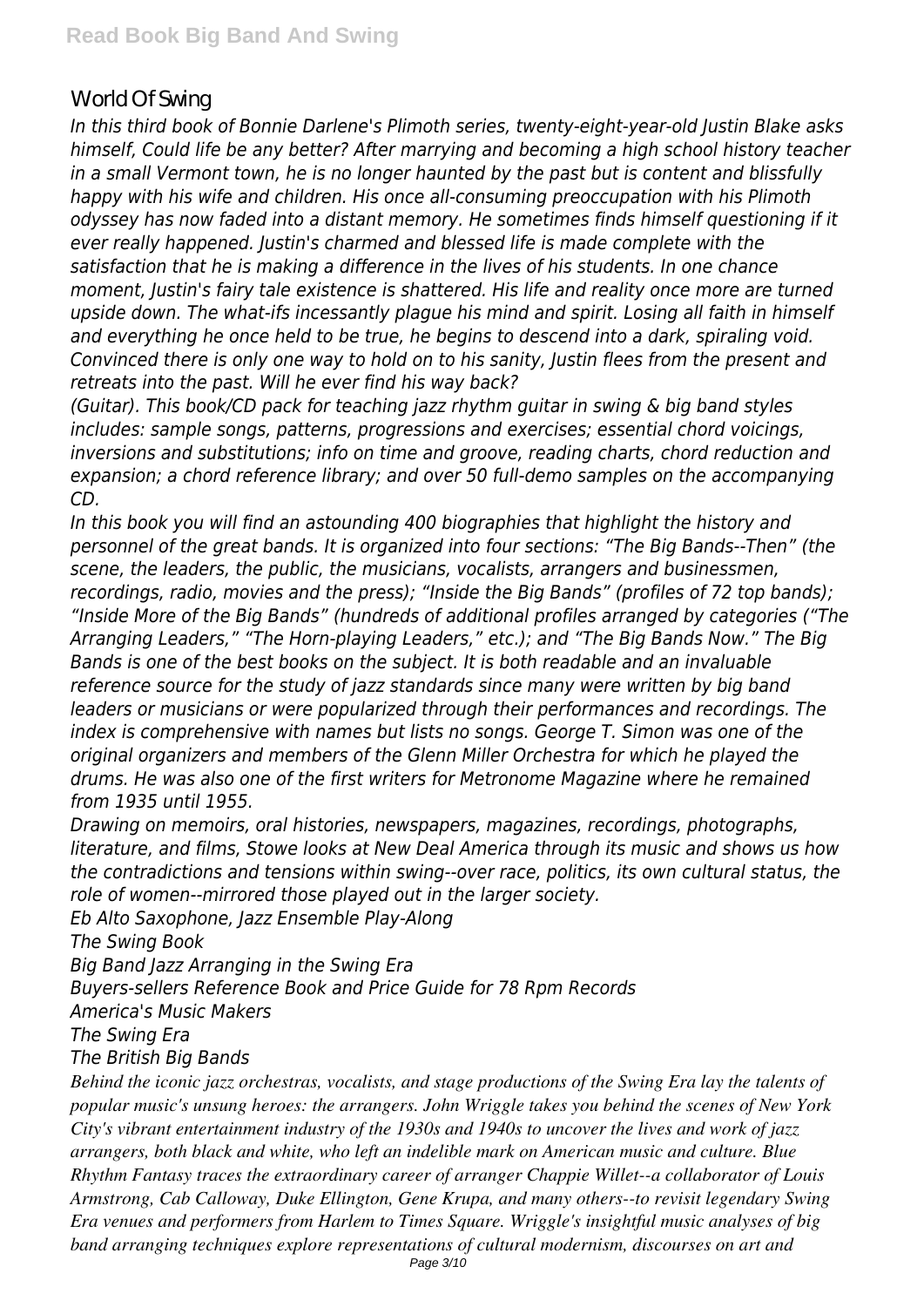*commercialism, conceptions of race and cultural identity, music industry marketing strategies, and stage entertainment variety genres. Drawing on archives, obscure recordings, untapped sources in the African American press, and interviews with participants, Blue Rhythm Fantasy is a long-overdue study of the arranger during this dynamic era of American music history.*

*From Palace to Palais, the musicians who played in the big bands tell their own stories, bringing to life an unforgettable era. Pre-war reminiscences give an insight into a never-to-be-forgotten era, when London's nightclubs were the haunts of the aristocracy and of royalty, and the Prince of Wales would jump at any opportunity to play drums with the resident band. The elegant world of top hat, white ties and tails has gone for ever, but in Talking Swing the musicians relive those nights when they played for as long as the customers wanted to dance - often into the early hours of the morning. Out of London, there were the variety tours, where the band was top of the bill and there wasn't an empty seat in the house. The problems faced by British musicians during the war years, when London's society bands continued to play throughout the Blitz, were enormous, and they are vividly portrayed in Talking Swing. Amongst those recalled are Ambrose, Jack Hylton, Geraldo, Ted Heath and Syd Lawrence, who took over when almost everyone else had packed it in and who kept on swinging against all odds. This was the golden age of the big bands, and the story of those days is told by the men and women who made the music.*

*The music of the Big Bands helped to define an era in music. From the mid-1930s throughout the 1940s swing was the thing. The music helped to create a diversion from the painful realities of the Great Depression and a world at war. It was compelling music with catchy arrangements to dance and dream to at ballrooms all across America. The music was both sweet and hot. Each band had a distinct sound and personality that was immediately recognizable. It was their calling card. Whenever the music was played on records in jukeboxes or were broadcast live on radio from far distant ballrooms, listeners could immediately identify what band was playing. Young people followed bands so closely they knew so well the personnel of their favorite bands in much the same way as baseball fans knew the starting lineup and batting averages of players on their favorite team. Each orchestra's sound and personality was certainly brought about by the instrumentalists and singers and by the arrangers who wrote the scores, but at the heart of each of the bands was its bandleader. Author Stephen Fratallone provides readers with glimpses into the heart and soul of some of the most popular bandleaders from the Big Band Era in his latest book for BearManor Media, Connections in Swing, Volume One: The Bandleaders. As an outcome of his love for the music of the Big Bands, he developed relationships with bandleaders throughout his writing career, and shared the lives of these great musicians in this book. In this compilation of the bandleaders interviewed for Jazz Connection Magazine, Fratallone gives readers an enjoyable and informative look – a "connection in swing" - into the lives of some of the musical greats that helped create and develop one of the greatest genres in American music.*

*Each book in this series begins with a two-color, eight-page foreword containing history and photographs, followed by more than 300 pages of the best titles from the Warner Bros. Publications catalog. Ultimate Big Band & Swing Showstoppers is a swingin' collection of all the best tunes from big bands such as Glenn Miller, Benny Goodman, Duke Ellington, The Dorsey Brothers, Count Basie and others. More than 100 titles including: Ain't Misbehavin' \* Begin the Beguine \* Chattanooga Choo Choo \* Don't Get Around Much Anymore \* Get Happy \* Goody Goody \* I've Got You Under My Skin \* It Don't Mean a Thing (If It Ain't Got That Swing) \* Jeepers Creepers \* Jumpin' at the Woodside \* Love Walked In \* Lullaby of Broadway \* The More I See You \* Pennsylvania 6-5000 \* Smoke Gets in Your Eyes \* Stompin' at the Savoy \* You'll Never Know \* You're the Top and many, many more. "All-Girl" Bands of the 1940s A Listener's Companion The Development of Jazz, 1930-1945*

*Charlie Barnet*

*Swing Changes*

*Intimate Conversations with the Stars of the Big Band Era*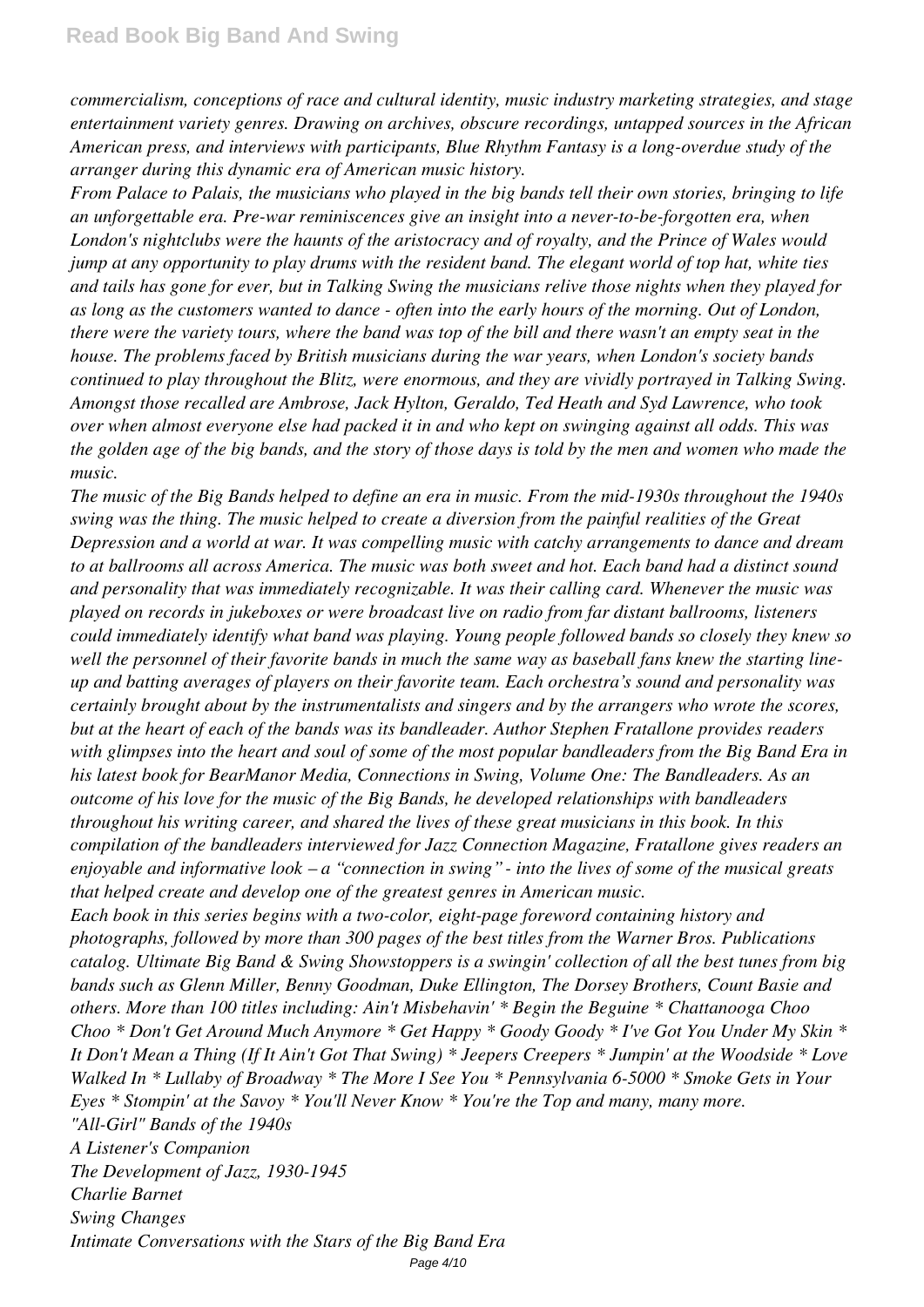## *The Uncrowned King of Swing*

Information needed to function within a jazz band. It is important to understand that while jazz is played on the same instruments as other types of music, it has its own language. This book deals with specific jazz idioms: swing, shuffle, bebop and Latin. A basic working knowledge of the guitar through rock, blues, or folk music, (including barre chords), will produce gratifying results. Knowledge of the note locations on all strings, (especially the E and A strings) and a working understanding of the relationship of all the notes on the various strings will make the information in this book immediately accessible. the book also provides information on how to interpret a jazz chart. the clarity and insight of this method, makes it a must have for any big band performer. If Benny Goodman was the "King of Swing," then Fletcher Henderson was the power behind the throne. Now Jeffrey Magee offers a fascinating account of Henderson's musical career, throwing new light on the emergence of modern jazz and the world that created it. Drawing on an unprecedented combination of sources, including sound recordings and hundreds of scores that have been available only since Goodman's death, Magee illuminates Henderson's musical output, from his early work as a New York bandleader, to his pivotal role in building the Kingdom of Swing. He shows how Henderson, standing at the forefront of the New York jazz scene during the 1920s and '30s, assembled the era's best musicians, simultaneously preserving jazz's distinctiveness and performing popular dance music that reached a wide audience. Magee reveals how, in Henderson's largely segregated musical world, black and white musicians worked together to establish jazz, how Henderson's style rose out of collaborations with many key players, how these players deftly combined improvised and written music, and how their work negotiated artistic and commercial impulses. Whether placing Henderson's life in the context of the Harlem Renaissance or describing how the savvy use of network radio made the Henderson-Goodman style a national standard, Jeffrey Magee brings to life a monumental musician who helped to shape an era. "An invaluable survey of Henderson's life and music." --Don Heckman, Los Angeles Times "Magee has written an important book, illuminating an era too often reduced to its most familiar names. Goodman might have been the King of Swing, but Henderson here emerges as that kingdom's chief architect." --Boston Globe "Excellent.... Jazz fans have waited 30 years for a trained musicologist...to evaluate Henderson's strengths and weaknesses and attempt to place him in the history of American music." --Will Friedwald, New York Sun They may wear cowboy hats and boots and sing about "faded love," but western swing musicians have always played jazz! From Bob Wills and the Texas Playboys to Asleep at the Wheel, western swing performers have played swing jazz on traditional country instruments, with all of the required elements of jazz, and some of the best solo improvisation ever heard. In this book, Jean A. Boyd explores the origins and development of western swing as a vibrant current in the mainstream of jazz. She focuses in particular on the performers who made the music, drawing on personal interviews with some fifty living western swing musicians. From pioneers such as Cliff Bruner and Eldon Shamblin to current performers such as Johnny Gimble, the musicians make important connections between the big band swing jazz they heard on the radio and the western swing they created and played across the Southwest from Texas to California. From this firsthand testimony, Boyd re-creates the world of western swing-the dance halls, recording studios, and live radio shows that broadcast the music to an enthusiastic listening audience. Although the performers typically came from the same rural roots that nurtured country music, their words make it clear that they considered themselves neither "hillbillies" nor "country pickers," but jazz musicians whose performance approach and repertory were no different from those of mainstream jazz. This important aspect of the western swing story has never been told before. Swing music was one of America's first truly original contributions to the world of Fine Arts. The period of the 1930s, 1940s, 1950s, and 1960s is thus far the only age in history when the popularity of swing eclipsed all other genres of music in the U.S. It is an epoch known as the Big Swing Band era, and during it swing music was king.The popularity of swing, and the way of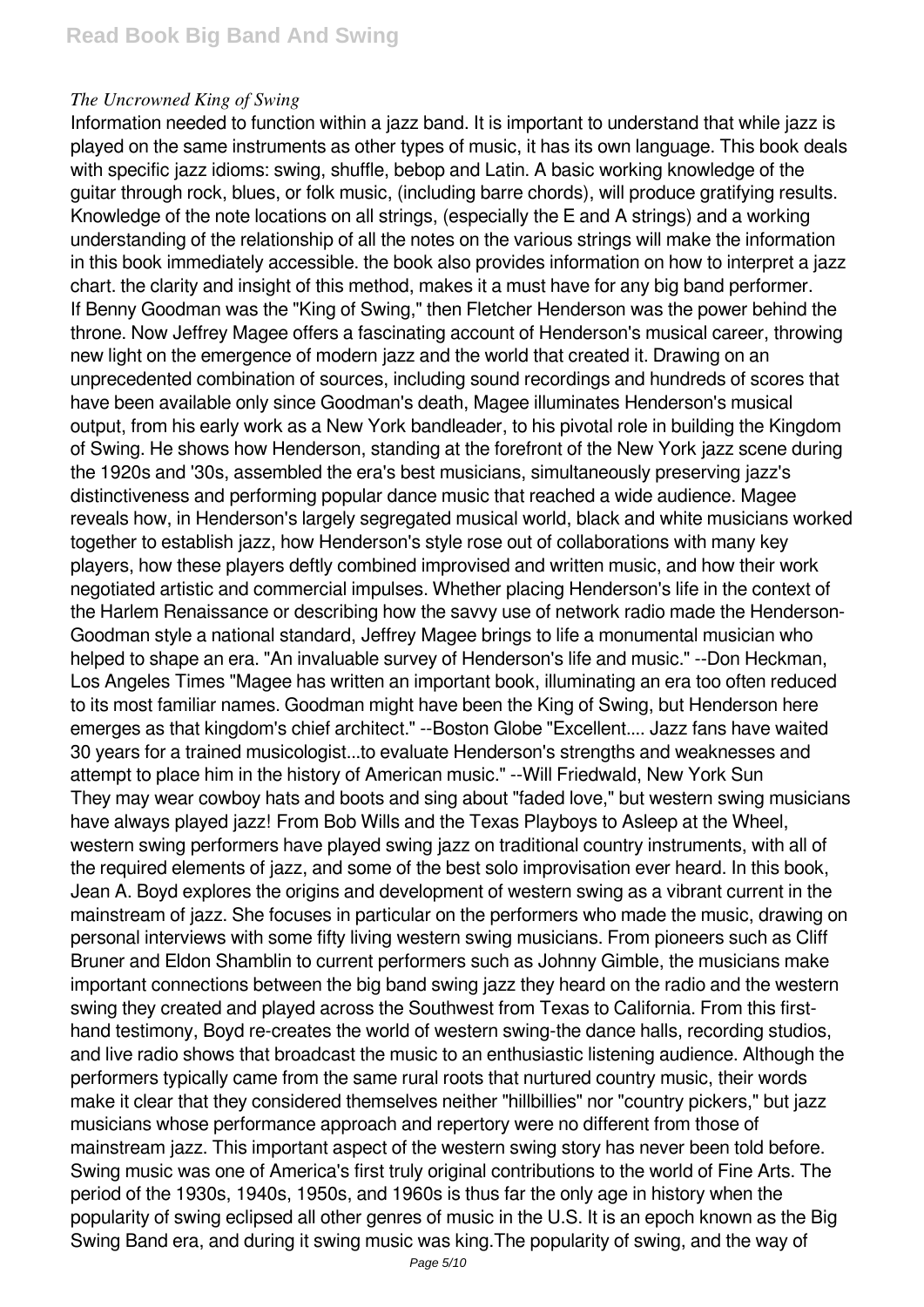playing it in the swing music style, waned after WWII. However big bands like those of Duke Ellington, Woody Herman, Count Basie, Benny Goodman, Glenn Miller, Tommy Dorsey, Artie Shaw and others upheld the tradition into the 1970s and beyond, in their playing and recordings since the fall of the big bands. Similarly the great pop and jazz vocalists of the 1940s, 1950s and 1960s employed arrangements and instrumentation by arrangers and musicians previously associated with, and understanding of, the phraseology of the Big Swing Band era.Since the 1950s I have been involved in the research, collecting, and radio and television broadcasting of swing music that spans seven decades of swing history. It is this experience and love for big band music that compelled me to author. ENCYCLOPEDIA OF THE HISTORY of the SWING ERA, BIOGRAPHIES of BIG SWING BANDS, ARRANGERS and SIDEMEN. Harvey Sheldon a disc jockey, during the 50's on WHAT radio in Philly created a national promotional campaign that every D.J. promoting the Big Swing Bands. Simply saying," THE SWINGIN' 50'S" and "BRING BACK THE BANDS."You will find the history of the evolution of swing big bands and Afro Cuban music plus biographies, of the big band leaders, arrangers, not to be forgotten the sidemen. Harvey Sheldon author of 5 books on American Music. Historical books on Broadway and Hollywood Musicals. Critically acclaimed books on the Swing Big Band Era and Pop music from the 1920's through the 1960's. HARVEY SHELDON HE KNOWS ALL - TELLS ALL - TELLS EVERYTHING - of all the questions and the history of Swing Big Band music and the biographies of the ground breaking Swing Big Bands.

An Oral History Of Big Band Jazz

The Big Band Years of Louis Armstrong

The Jazz of the Southwest

Big Bands

The Big Band Reader

Ultimate Big Band & Swing Showstoppers

When Swing was the Thing

Ten years ago a revival of swing took place, originating in San Francisco, snowballing into today's international resurgence. This book presents the complete history of swing music and dancing, then and now.

Here is the book jazz lovers have eagerly awaited, the second volume of Gunther Schuller's monumental The History of Jazz. When the first volume, Early Jazz, appeared two decades ago, it immediately established itself as one of the seminal works on American music. Nat Hentoff called it "a remarkable breakthrough in musical analysis of jazz," and Frank Conroy, in The New York Times Book Review, praised it as "definitive.... A remarkable book by any standard...unparalleled in the literature of jazz." It has been universally recognized as the basic musical analysis of jazz from its beginnings until 1933. The Swing Era focuses on that extraordinary period in American musical history--1933 to 1945--when jazz was synonymous with America's popular music, its social dances and musical entertainment. The book's thorough scholarship, critical perceptions, and great love and respect for jazz puts this well-remembered era of American music into new and revealing perspective. It examines how the arrangements of Fletcher Henderson and Eddie Sauter--whom Schuller equates with Richard Strauss as "a master of harmonic modulation"--contributed to Benny Goodman's finest work...how Duke Ellington used the highly individualistic trombone trio of Joe "Tricky Sam" Nanton, Juan Tizol, and Lawrence Brown to enrich his elegant compositions...how Billie Holiday developed her horn-like instrumental approach to singing...and how the seminal compositions and arrangements of the long-forgotten John Nesbitt helped shape Swing Era styles through their influence on Gene Gifford and the famous Casa Loma Orchestra. Schuller also provides serious reappraisals of such often neglected jazz figures as Cab Calloway, Henry "Red" Allen, Horace Henderson, Pee Wee Russell, and Joe Mooney. Much of the book's focus is on the famous swing bands of the time, which were the essence of the Swing Era. There are the great black bands--Duke Ellington, Count Basie, Jimmie Lunceford, Earl Hines, Andy Kirk, and the often superb but little known "territory bands"--and popular white bands like Benny Goodman, Tommy Dorsie, Artie Shaw, and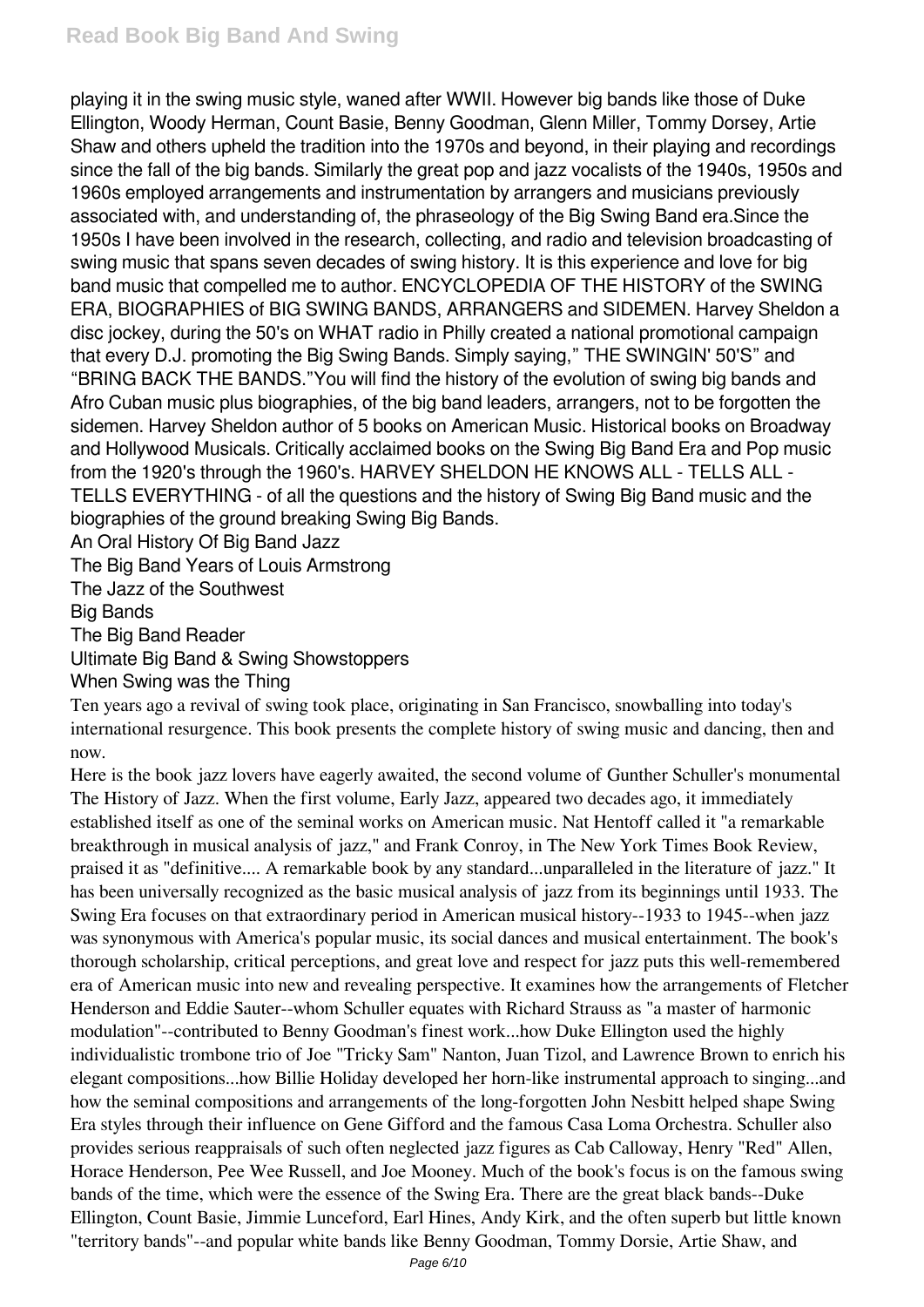Woody Herman, plus the first serious critical assessment of that most famous of Swing Era bandleaders, Glenn Miller. There are incisive portraits of the great musical soloists--such as Art Tatum, Teddy Wilson, Coleman Hawkins, Lester Young, Bunny Berigan, and Jack Teagarden--and such singers as Billie Holiday, Frank Sinatra, Peggy Lee, and Helen Forest.

Saxophonist Charlie Barnet (1913ndash;1991) scrabbled for jobs both as a sideman and as a leader. His concern was not so much attracting a broad public or making a lot of money, but instead to form bands with a strong musical content that were somewhere between the out-and-out jazz bands and the commercially successful bands of his day. His musicians and arrangements were his own choices and he was able to put together a good mix of lead men and soloists, rhythm section players, and talented arrangers along with his own voice and saxophone playing. Charlie's solos were good for their time and caught the ears of popular music reviewers. Many photographs and illustrations (including some rare) accompany this full account of his life and career. The discography provides such information as the names of the songs, arrangers, musicians, and vocalists, record company and number, and brief commentary. Song title, name and program indexes and an album listing accompany the text. Sittin In with the Big Band: Jazz Ensemble Play-Along is written at the easy to medium-easy level. It provides an opportunity to play along with a professional jazz ensemble to improve your playing 24/7. As you play along and listen to the outstanding players in the band, youll learn about blend, style, phrasing, tone, dynamics, technique, articulation, and playing in time, as well as a variety of Latin, swing, ballad and rock styles. Performance tips and suggestions are included in each book. Books are available for alto saxophone, tenor saxophone, trumpet, trombone, piano, bass, guitar and drums.Titles include: Vehicle, Sax to the Max, Nutcracker Rock, Fiesta Latina, Now What, Goodbye My Heart, Two and a Half Men, Burritos to Go, Drummin Man, Swingin Shanty and Play That Funky Music.Features: Eleven big-band charts arranged by a variety of top writersPlay-along CD with demo trackSolo improvisation opportunities

Big Band Jazz and the Rebirth of American Culture Jazz Musicians of the Early Years, to 1945 From Jazz to Swing Big Band Swing, Vol. 1 Big Band Swing - Vol. 1 Blue Rhythm Fantasy Dialogues in Swing

Take a walk down memory lane with The Big Band Reader! Benny Goodman, Cab Calloway, Count Basie, The Dorsey Brothers, Duke Ellington, and Glenn Miller were musical masters of their eras, enchanting and romancing audiences with their timeless classics. Relive these wonderful songs and memories through The Big Band Reader: Songs Favored by Swing Era Orchestras and Other Popular Ensembles, a unique and exciting collection of over 140 songs from over 70 bands that are categorized by themes, preferred numbers, and top songs! Paying tribute to better known swing bands, sweet bands (ensembles favoring softer, more sentimental numbers), and some unheralded bands (good ensembles that did not receive much attention or did not have a well-known leader), this book offers music enthusiasts up to four biographical essays relating to specific groups and their popular hits, giving you historical and informative facts about the songs and the people who performed them. Nostalgic and entertaining, The Big Band Reader is a one-of-a-kind book that provides you with specific details and research about your most cherished songs and their composers, such as: The Artie Shaw Orchestra, wellknown for their classic hit **Begin** the Beguine, by composer and lyricist Cole Porter The Benny Goodman Orchestra and their crowd favorite  $\mathbb{I}$ And the Angels Sing, $\mathbb{I}$  written and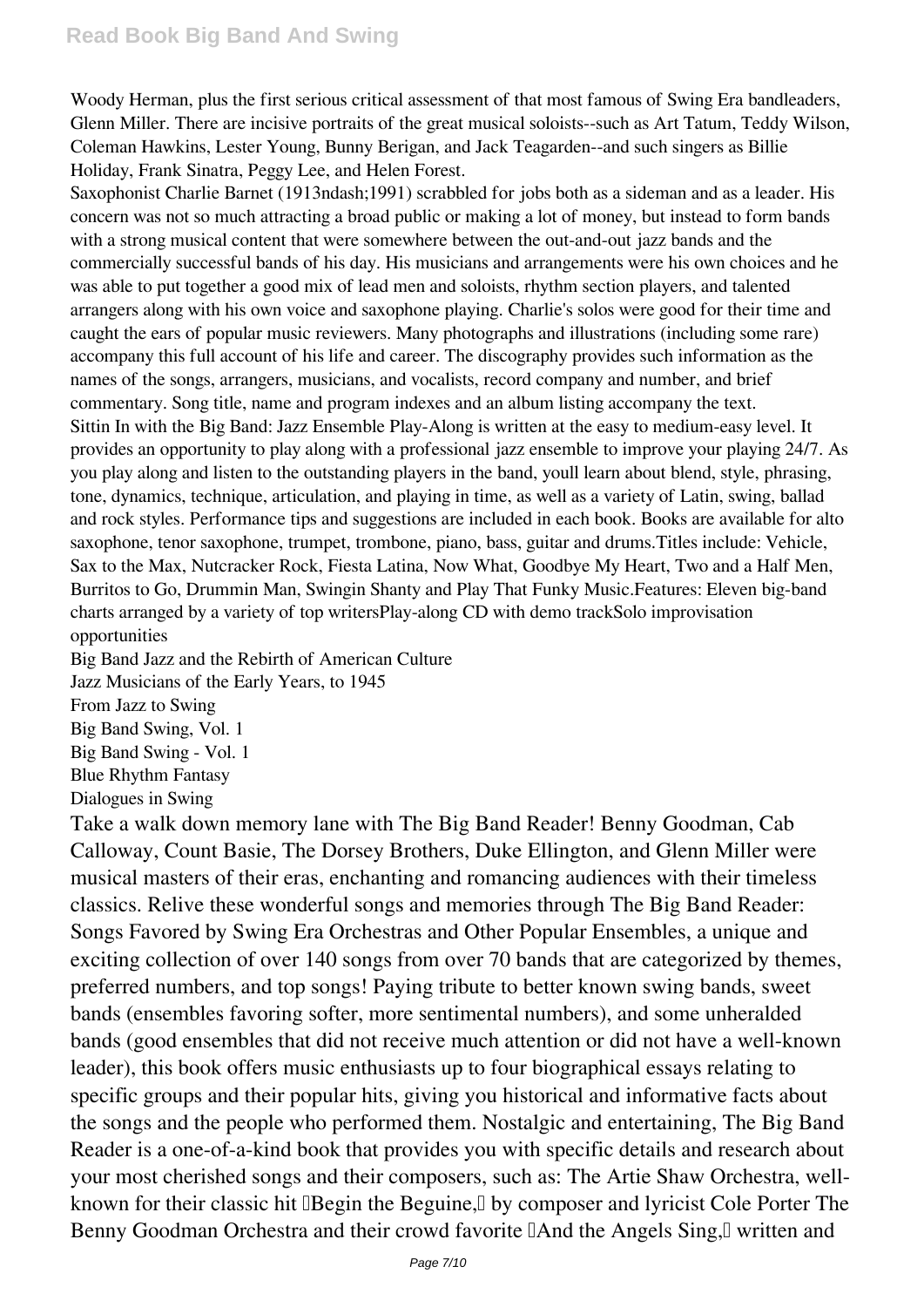composed by Johnny Mercer The Billy Eckstine Orchestra's well-loved songs, including **"IPrisoner of Love, "** written by Leo Robin and "A Cottage for Sale," written by Larry Conley and composed by Willard Robison  $\Box$ Day in Day Out, $\Box$  with words and music by Johnny Mercer and Rube Bloom, which was a favorite of three big bands orchestras, Tommy Dorsey, Artie Shaw, and Bob Crosby Cab Calloway of the Cab Calloway Orchestra, along with Jack Palmer, and their hit **IJumpin** Jive Thorough and fascinating, The Big Band Reader includes an appendix of the big bands arranged by themes to help you find a desired song or group. This remarkable reference will enable you to walk down memory lane and reminisce about the unforgettable songs of swing and its composers.

The story of the first roughly half century of jazz is really the story of some of the greatest musicians of all time. Scott Joplin, Glenn Miller, Louis Armstrong, Fats Waller, Duke Ellington, Count Basie, Benny Goodman, Billie Holiday, and Ella Fitzgerald all made tremendous contributions, influencing countless jazz musicians and singers. This work provides biographical sketches of the aforementioned artists and many others who made jazz so popular in the first half of the twentieth century. Biographies cover the pioneers of jazz in New Orleans in the late 1890s and early 1900s; the soloists who fueled the Jazz Age in the 1920s; the musicians and bandleaders of the big band and swing era of the late 1920s and early 1930s; and icons from the height of jazz<sup>I</sup>s popularity on through the end of the war. A discography is provided for each artist.

Swing & big band guitarHal Leonard Corporation

Details the history of all-women's swing bands that toured extensively during World War II and after, providing first-hand accounts, archival research, and information on how the bands affected American society and culture.

Big Band

Fletcher Henderson and Big Band Jazz

Connections in Swing: Volume One: The Bandleaders

Swing Shift

An Illustrated Biography and Discography of the Swing Era Big Band Leader The Big Bands

And They Called It Swing, Its History, The Bands, Its Legacy

*This second volume of Gunther Schuller's comprehensive history of jazz covers the period from the 1930s to the late 1940s, decades which saw the transition from big band swing to the virtuoso bop style. The first half of the book concentrates on the band leaders, singers, and composers whodominated the popular music of their day: the jazz aristocracy of Ellington, Basie, and Goodman, as well as major soloists such as Billie Holliday, Art Tatum, Coleman Hawkins, and Lester Young. The second half focuses on the origins and early development of bop, the major jazz form of the 1940s, andits two great exponents, Charlie Parker and Dizzy Gillespie.*

*Dieser Inhalt ist eine Zusammensetzung von Artikeln aus der frei verfugbaren Wikipedia-Enzyklopadie. Seiten: 58. Kapitel: Duke Ellington Orchestra, Count Basie Orchestra, Mardi Gras.bb, Charles Mingus and Friends in Concert, The* Page 8/10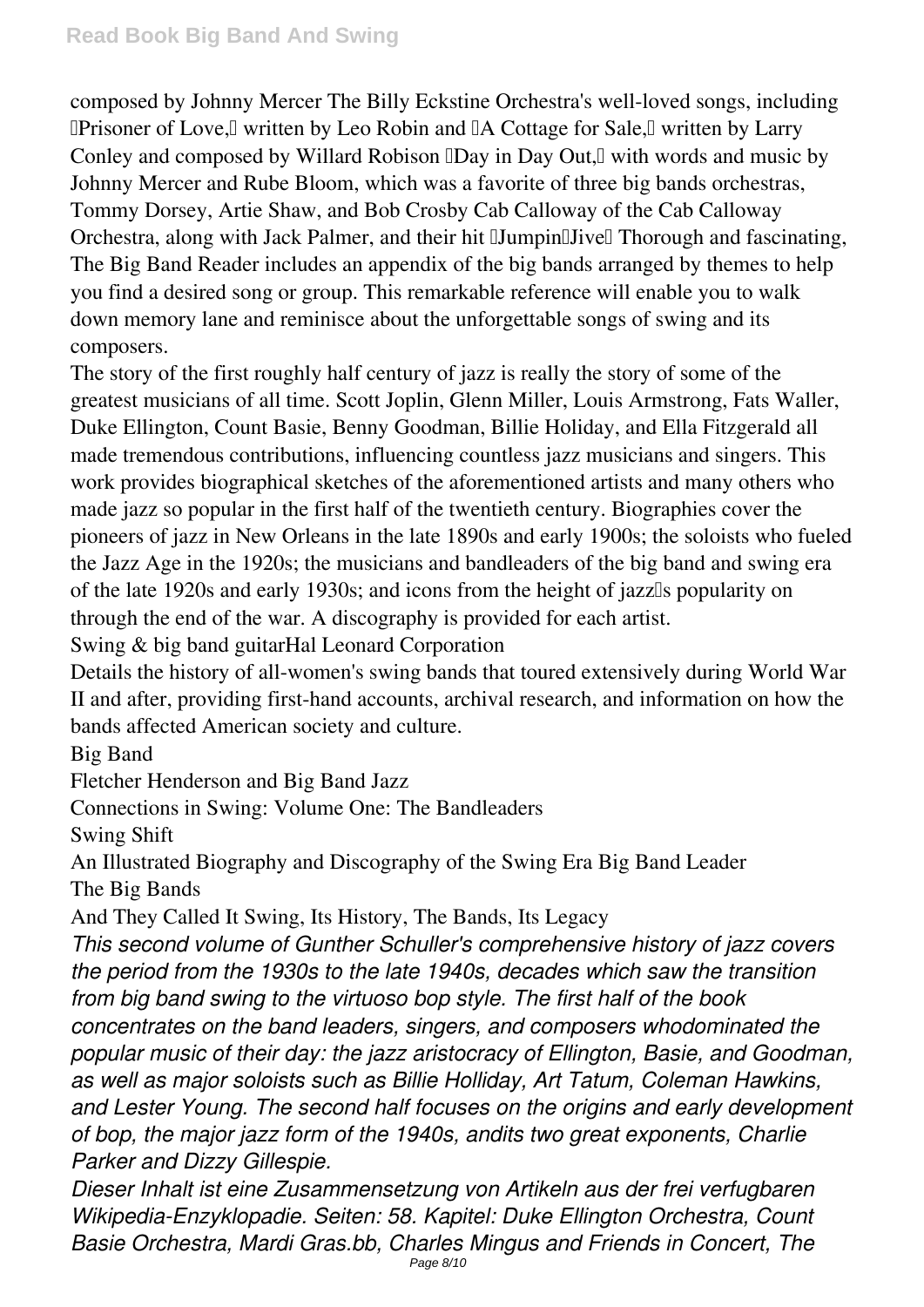*George Gruntz Concert Jazz Band, Quincy Jones Big Band, The Gerry Mulligan Concert Jazz Band, This Is How I Feel About Jazz, Musikensembles der Hochschule Munchen, David Murray Big Band Conducted by Lawrence Butch" Morris, The California Ramblers, Liberation Music Orchestra, Either/Orchestra, WDR Big Band Koln, NDR Bigband, Coon-Sanders Original Nighthawks Orchestra, Charlie and His Orchestra, United Women's Orchestra, Loose Tubes, Sixtyfive Cadillac, Big Band der Bundeswehr, Hr-Bigband, Bundesjazzorchester, Contraband, Big Band Berenbostel, Chico Marx Orchestra, Lumberjack Big Band, Centipede, Lungau Big Band, Collective Consciousness Society, The Dedication Orchestra, Metropole Orkest, Pasadena Roof Orchestra, East Belgian Swing Band, Kenny Clarke/Francy Boland Big Band, Pasternack Big Band, SpokFrevo Orquestra, Al Katz and his Kittens, Glasgow Improvisers Orchestra, RIAS Big Band Berlin, Orchestra U. S. A., New Orleans Ragtime Orchestra, SWR Big Band, Sunday Night Orchestra, Shellac Strikers, Rundfunk-Tanzorchester Leipzig. Auszug: Das Duke Ellington Orchestra (auch: Duke Ellington and his Orchestra, zunachst The Washingtonians) war eine Jazzband des Swing von den 1920er bis in die 1970er Jahre in unterschiedlichen Besetzungen, geleitet von Duke Ellington. Die Ursprunge des Duke Ellington Orchestra" (im weiteren: DEO) liegen in den Probesessions Duke Ellingtons um 1917 mit den Miller-Brudern in der True Reformers Hall in Washington, D.C.. An den Proben beteiligte sich auch Otto Toby" Hardwick, zuerst als Bassist, spater mit einem C-Melody-Saxophon. Er wurde so zum ersten Mitglied des DEO; nach ihm kam Barney Bigard in die Band, dann Arthur Whetsol und der Schlagzeuger Sonny Greer, dem Ellington naher stand...*

*Examines the evolution of jazz from its beginnings in the regional Black musics of New Orleans, Chicago, New York, and other areas*

*The era of popular music from about 1917 onward saw an explosion of creative songwriting that converged with a new sound from reed, brass, and rhythm instruments. Jazz was born, and the musical sophistication that accompanied this original sound set the stage for the prominence of arrangers, whose role in big band orchestrations became as important as jazz musicians and composers themselves. The Big Band evolved as a unique phenomenon in American music history. With both studio and live vintage recordings readily available, an investigation of how to listen and experience Big Band music is overdue. In Experiencing Big Band Jazz: A Listener's Companion, composer/arranger, music historian, and music editor Jeff Sultanof takes a fresh look at Big Band music, examining why the Big Band era started when it did; how pop music changed to meet the needs of Big Bands and the reverse; the role played by wellknown band leaders and the bands they led, the jazz soloists who became legendary, and the stories of several ensembles previously unexamined. Lists of must-hear recordings and videos drawn from studio as well as live sources are also included to make the book an invaluable resource for music lovers of every age.*